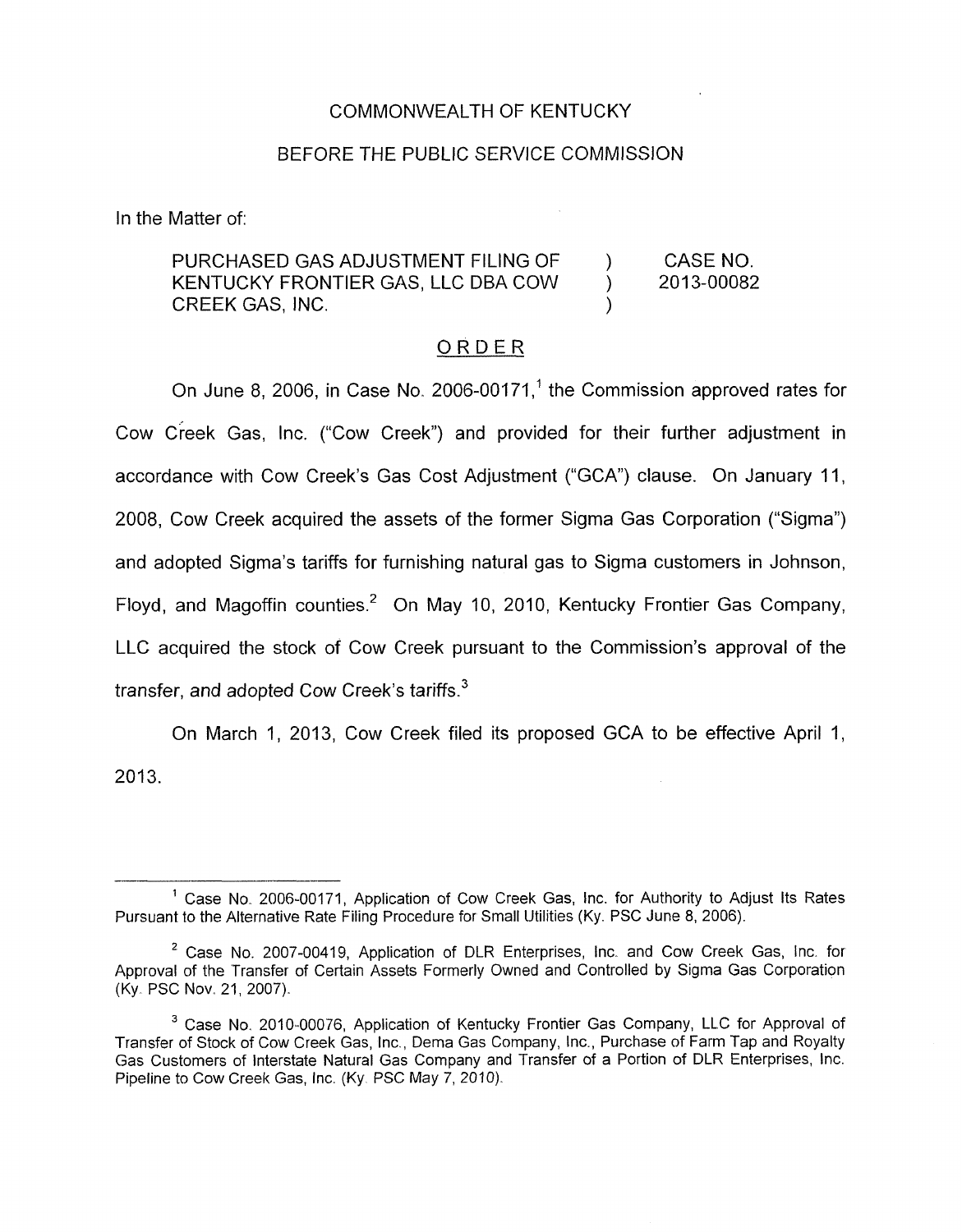After reviewing the record in this case and being otherwise sufficiently advised, the Commission finds that:

1. Cow Creek's notice includes revised rates designed to pass on to its customers its expected change in wholesale gas costs.

2. Cow Creek's notice sets out an Expected Gas Cost ("EGC") of \$4.5292 per Mcf, which represents a decrease of \$.0328 per Mcf from the previous EGC of \$4.5620 per Mcf.

3. Cow Creek's notice sets out no current quarter Refund Adjustment ("RA"). Cow Creek's notice sets out no total RA, which is no change from the previous total RA.

Cow Creek's notice sets out a current quarter Actual Adjustment ("AA") of (\$.1906) per Mcf. Cow Creek's total AA is (\$1.4035) per Mcf, which is a decrease of \$.0519 per Mcf from the previous total AA of (\$1.3516) per Mcf. 4.

*5.* Cow Creek's proposed GCA is \$3.1257 per Mcf, which is a decrease of \$.0847 per Mcf from the previous GCA of \$3.2104 per Mcf.

6. The rates in the Appendix to this Order are fair, just, and reasonable and should be approved for final meter readings by Cow Creek on and after April 1, 2013.

IT IS THEREFORE ORDERED that:

1. The rates in the Appendix to this Order are approved for service rendered on and after April 1,2013.

2. Within 20 days of the date of this Order, Cow Creek shall file with this Commission, using the Commission's electronic Tariff Filing System, revised tariff sheets setting out the rates approved herein and reflecting that they were approved pursuant to this Order.

-2- Case No. 2013-00082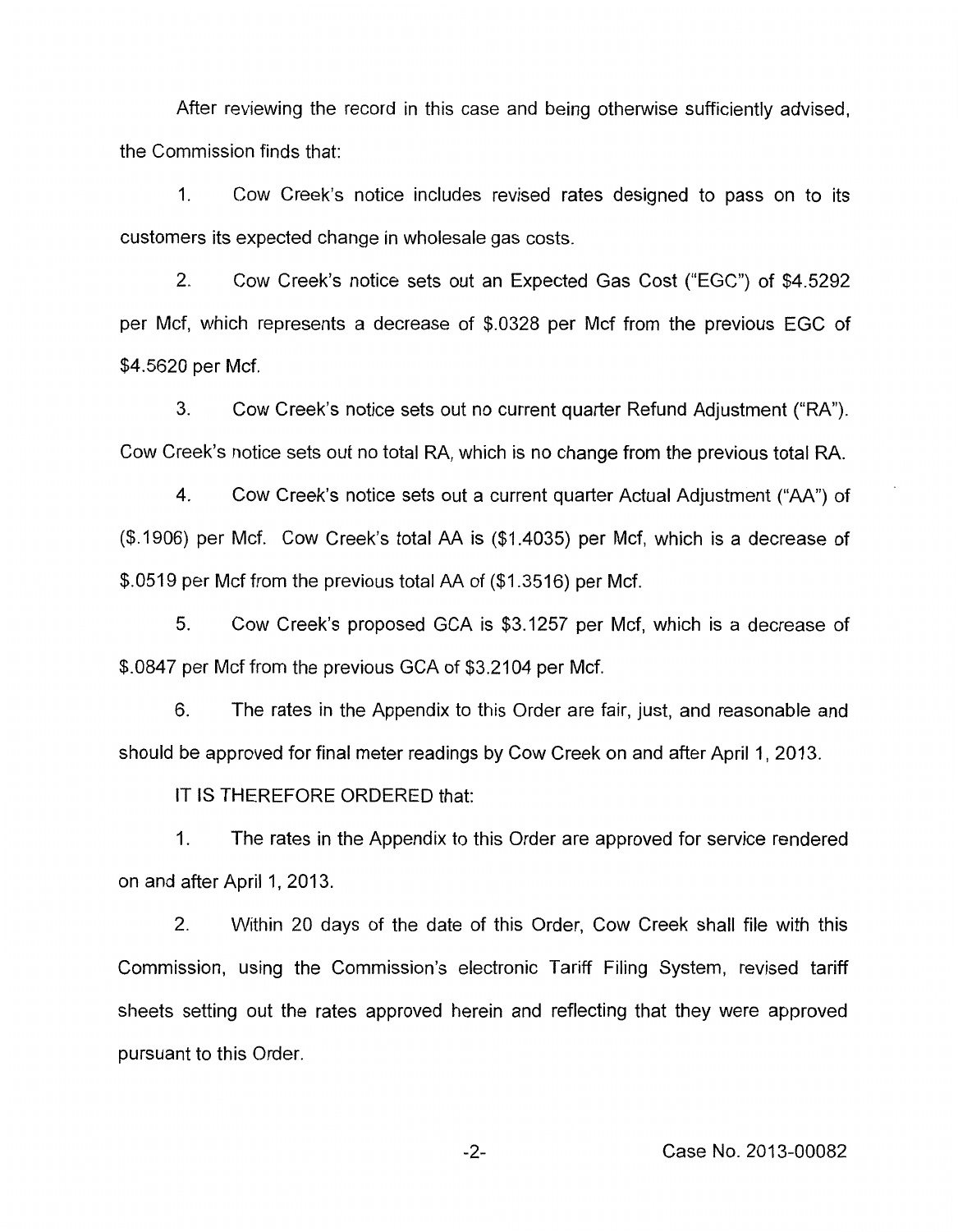By the Commission



 $ATM$ F۶ Cutive *Director* E

Case No. 2013-00082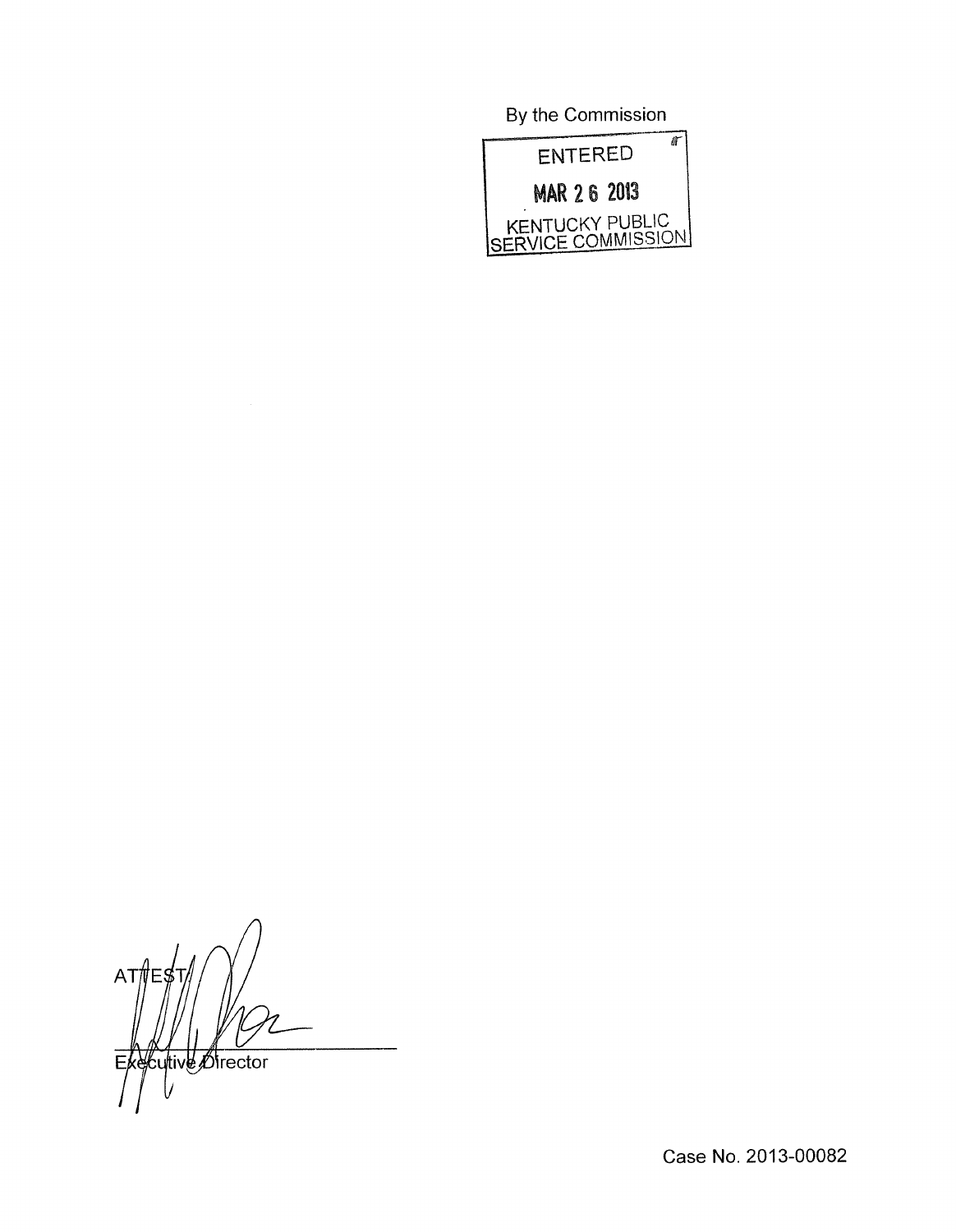### APPENDIX

# APPENDIX TO AN ORDER OF THE KENTUCKY PUBLIC SERVICE COMMISSION IN CASE NO. 2013-00082 DATED MAR 2 6 2013

The following rates and charges are prescribed for the customers in the area formerly served by Sigma Gas Corporation and now served under the name Cow Creek Gas, Inc. All other rates and charges not specifically mentioned herein shall remain the same as those in effect under authority of this Commission prior to the effective date of this Order.

#### RATE SCHEDULES

|                                | <b>RATE SCHEDULES</b> |                                     |                      |
|--------------------------------|-----------------------|-------------------------------------|----------------------|
|                                | <b>Base Rate</b>      | <b>Gas Cost</b><br>Recovery<br>Rate | <b>Total Rate</b>    |
| <b>First Mcf</b><br>Over 1 Mcf | \$6.2500<br>\$4.5522  | \$3.1257<br>\$3.1257                | \$9.3757<br>\$7.6779 |
| Minimum Bill                   | \$9.3757              |                                     |                      |